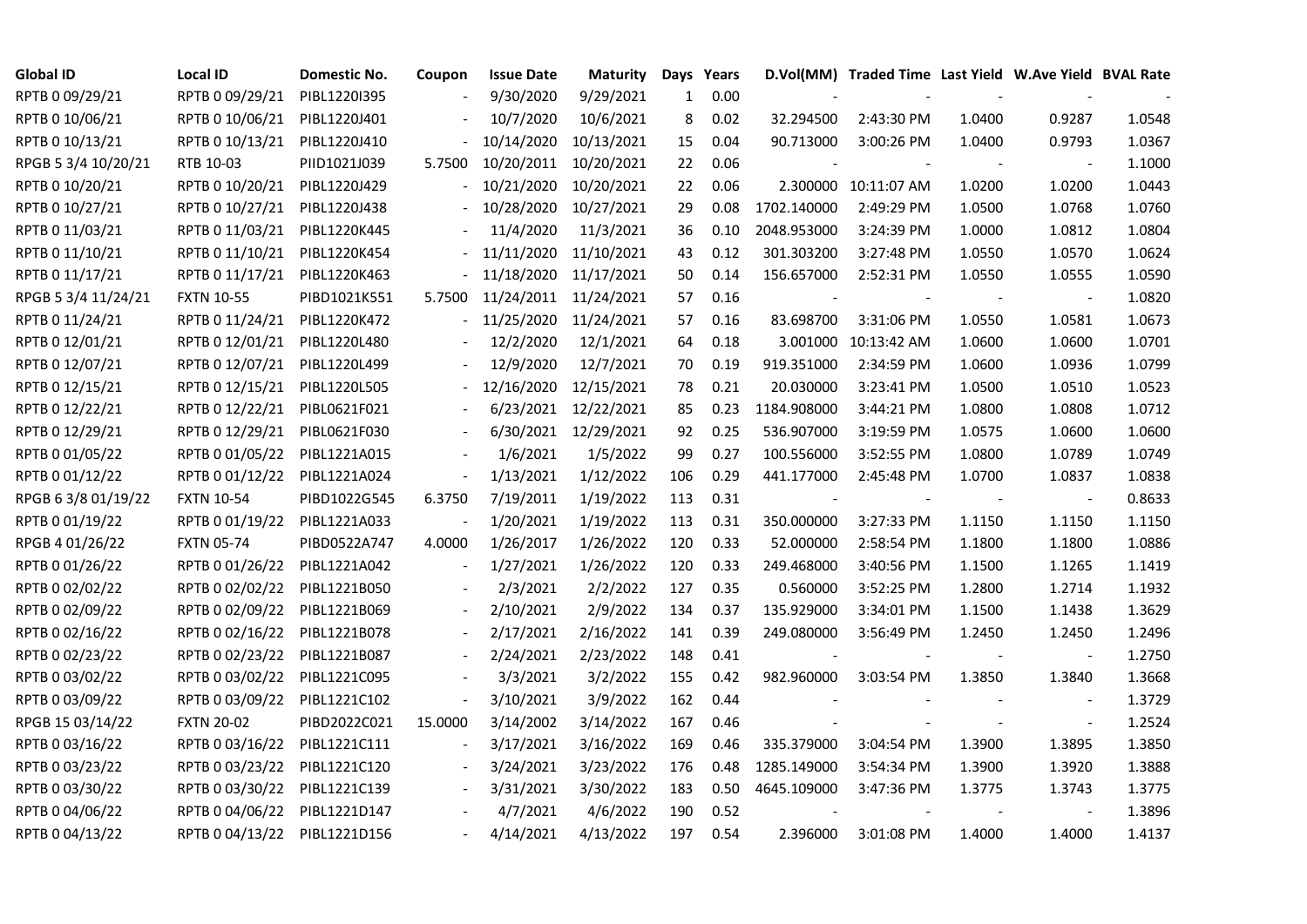| <b>Global ID</b>     | Local ID          | Domestic No. | Coupon                   | <b>Issue Date</b> | <b>Maturity</b> |     | Days Years |             | D.Vol(MM) Traded Time Last Yield W.Ave Yield BVAL Rate |        |                          |        |
|----------------------|-------------------|--------------|--------------------------|-------------------|-----------------|-----|------------|-------------|--------------------------------------------------------|--------|--------------------------|--------|
| RPTB 0 04/20/22      | RPTB 0 04/20/22   | PIBL1221D165 |                          | 4/21/2021         | 4/20/2022       | 204 | 0.56       |             | 450.000000 10:18:37 AM                                 | 1.4500 | 1.4500                   | 1.4454 |
| RPTB 0 04/27/22      | RPTB 0 04/27/22   | PIBL1221D174 |                          | 4/28/2021         | 4/27/2022       | 211 | 0.58       |             | 450.000000 10:25:01 AM                                 | 1.4500 | 1.4500                   | 1.4464 |
| RPTB 0 05/04/22      | RPTB 0 05/04/22   | PIBL1221E182 |                          | 5/5/2021          | 5/4/2022        | 218 | 0.60       | 102.209000  | 2:40:56 PM                                             | 1.4500 | 1.4500                   | 1.4381 |
| RPTB 0 05/11/22      | RPTB 0 05/11/22   | PIBL1221E191 | $\blacksquare$           | 5/12/2021         | 5/11/2022       | 225 | 0.62       |             |                                                        |        |                          | 1.4633 |
| RPTB 0 05/18/22      | RPTB 0 05/18/22   | PIBL1221E208 |                          | 5/19/2021         | 5/18/2022       | 232 | 0.64       | 200.000000  | 2:31:21 PM                                             | 1.4700 | 1.4700                   | 1.4700 |
| RPTB 0 05/25/22      | RPTB 0 05/25/22   | PIBL1221E217 |                          | 5/26/2021         | 5/25/2022       | 239 | 0.65       | 20.765000   | 2:31:37 PM                                             | 1.4400 | 1.4400                   | 1.4800 |
| RPTB 0 06/01/22      | RPTB 0 06/01/22   | PIBL1221F225 |                          | 6/2/2021          | 6/1/2022        | 246 | 0.67       |             | 500.116000 10:59:13 AM                                 | 1.4750 | 1.4700                   | 1.4700 |
| RPTB 0 06/08/22      | RPTB 0 06/08/22   | PIBL1221F234 |                          | 6/9/2021          | 6/8/2022        | 253 | 0.69       | 998.000000  | 3:53:05 PM                                             | 1.4850 | 1.4815                   | 1.4840 |
| RPTB 0 06/15/22      | RPTB 0 06/15/22   | PIBL1221F243 |                          | 6/16/2021         | 6/15/2022       | 260 | 0.71       | 300.000000  | 3:31:21 PM                                             | 1.4900 | 1.4900                   | 1.4973 |
| RPTB 0 06/22/22      | RPTB 0 06/22/22   | PIBL1221F252 | $\overline{\phantom{a}}$ | 6/23/2021         | 6/22/2022       | 267 | 0.73       | 304.147000  | 3:31:35 PM                                             | 1.4900 | 1.4898                   | 1.4990 |
| RPTB 0 06/29/22      | RPTB 0 06/29/22   | PIBL1221F261 | $\blacksquare$           | 6/30/2021         | 6/29/2022       | 274 | 0.75       |             | 3.024000 10:53:34 AM                                   | 1.4750 | 1.4750                   | 1.5539 |
| RPGB 4 3/4 07/04/22  | <b>FXTN 03-24</b> | PIBD0322G247 | 4.7500                   | 7/4/2019          | 7/4/2022        | 279 | 0.76       | 712.100000  | 3:55:35 PM                                             | 1.5500 | 1.6292                   | 1.6257 |
| RPTB 0 07/06/22      | RPTB 0 07/06/22   | PIBL1221G279 | $\blacksquare$           | 7/7/2021          | 7/6/2022        | 281 | 0.77       |             |                                                        |        | $\overline{\phantom{a}}$ | 1.5388 |
| RPTB 0 07/13/22      | RPTB 0 07/13/22   | PIBL1221G288 | $\overline{\phantom{a}}$ | 7/14/2021         | 7/13/2022       | 288 | 0.79       | 300.000000  | 3:32:04 PM                                             | 1.5650 | 1.5650                   | 1.5592 |
| RPTB 0 07/20/22      | RPTB 0 07/20/22   | PIBL1221G297 |                          | 7/21/2021         | 7/20/2022       | 295 | 0.81       | 300.000000  | 3:33:57 PM                                             | 1.5650 | 1.5650                   | 1.5601 |
| RPTB 0 07/27/22      | RPTB 0 07/27/22   | PIBL1221G304 |                          | 7/28/2021         | 7/27/2022       | 302 | 0.83       |             |                                                        |        |                          | 1.5766 |
| RPGB 4 7/8 08/02/22  | <b>FXTN 10-56</b> | PIBD1022H562 | 4.8750                   | 8/2/2012          | 8/2/2022        | 308 | 0.84       |             |                                                        |        | $\overline{\phantom{a}}$ | 1.5046 |
| RPTB 0 08/03/22      | RPTB 0 08/03/22   | PIBL1221H312 | $\blacksquare$           | 8/4/2021          | 8/3/2022        | 309 | 0.85       |             | 503.488000 11:23:57 AM                                 | 1.5600 | 1.5501                   | 1.5589 |
| RPTB 0 08/10/22      | RPTB 0 08/10/22   | PIBL1221H321 |                          | 8/11/2021         | 8/10/2022       | 316 | 0.87       | 16.030000   | 3:24:25 PM                                             | 1.5700 | 1.5713                   | 1.6087 |
| RPTB 0 08/17/22      | RPTB 0 08/17/22   | PIBL1221H330 |                          | 8/18/2021         | 8/17/2022       | 323 | 0.88       | 1.025000    | 9:57:44 AM                                             | 1.5700 | 1.5700                   | 1.6907 |
| RPTB 0 08/24/22      | RPTB 0 08/24/22   | PIBL1221H349 | $\overline{\phantom{a}}$ | 8/25/2021         | 8/24/2022       | 330 | 0.90       | 2.000000    | 9:18:34 AM                                             | 1.6000 | 1.6000                   | 1.6161 |
| RPTB 0 08/31/22      | RPTB 0 08/31/22   | PIBL1221I357 |                          | 9/1/2021          | 8/31/2022       | 337 | 0.92       | 113.600000  | 2:43:23 PM                                             | 1.5750 | 1.5888                   | 1.6507 |
| RPTB 0 09/07/22      | RPTB 0 09/07/22   | PIBL1221I366 |                          | 9/8/2021          | 9/7/2022        | 344 | 0.94       |             | 0.400000 10:36:47 AM                                   | 1.5825 | 1.5825                   | 1.7455 |
| RPGB 4 3/4 09/13/22  | <b>FXTN 10-57</b> | PIBD1022I570 | 4.7500                   | 9/13/2012         | 9/13/2022       | 350 | 0.96       |             |                                                        |        |                          | 1.5601 |
| RPTB 0 09/14/22      | RPTB 0 09/14/22   | PIBL1221I375 | $\overline{\phantom{a}}$ | 9/15/2021         | 9/14/2022       | 351 | 0.96       |             | 2.000000 10:43:33 AM                                   | 1.5900 | 1.5900                   | 1.6000 |
| RPTB 0 09/21/22      | RPTB 0 09/21/22   | PIBL1221I384 | $\overline{\phantom{a}}$ | 9/22/2021         | 9/21/2022       | 358 | 0.98       | 2.000000    | 2:58:12 PM                                             | 1.5750 | 1.5750                   | 1.7475 |
| RPTB 0 09/28/22      | RPTB 0 09/28/22   | PIBL1221I393 | $\frac{1}{2}$            | 9/29/2021         | 9/28/2022       | 365 | 1.00       | 354.642000  | 3:19:24 PM                                             | 1.5760 | 1.5778                   | 1.5807 |
| RPGB 12 3/4 10/17/22 | <b>FXTN 20-03</b> | PIBD2022J033 | 12.7500                  | 10/17/2002        | 10/17/2022      | 384 | 1.05       |             |                                                        |        | $\blacksquare$           | 1.6018 |
| RPGB 4 5/8 12/04/22  | RTB 05-11         | PIID0522L114 | 4.6250                   | 12/4/2017         | 12/4/2022       | 432 | 1.18       | 4154.860000 | 3:41:10 PM                                             | 1.7750 | 1.7523                   | 1.7688 |
| RPGB 4 12/06/22      | <b>FXTN 10-58</b> | PIBD1022L585 | 4.0000                   | 12/6/2012         | 12/6/2022       | 434 | 1.19       | 4.000000    | 3:18:58 PM                                             | 1.7750 | 1.7750                   | 1.6614 |
| RPGB 4 3/8 02/11/23  | RTB 03-10         | PIID0323B101 | 4.3750                   | 2/11/2020         | 2/11/2023       | 501 | 1.37       | 711.600000  | 3:40:45 PM                                             | 1.7750 | 1.7404                   | 1.7548 |
| RPGB 13 02/20/23     | <b>FXTN 20-04</b> | PIBD2023B048 | 13.0000                  | 2/20/2003         | 2/20/2023       | 510 | 1.40       |             |                                                        |        |                          | 1.7464 |
| RPGB 5 1/2 03/08/23  | <b>FXTN 05-75</b> | PIBD0523C752 | 5.5000                   | 3/8/2018          | 3/8/2023        | 526 | 1.44       | 93.000000   | 2:19:05 PM                                             | 1.8000 | 1.8000                   | 1.7567 |
| RPGB 3 1/2 04/21/23  | <b>FXTN 07-58</b> | PIBD0723D588 | 3.5000                   | 4/21/2016         | 4/21/2023       | 570 | 1.56       | 936.700000  | 3:07:37 PM                                             | 1.7750 | 1.7571                   | 1.7402 |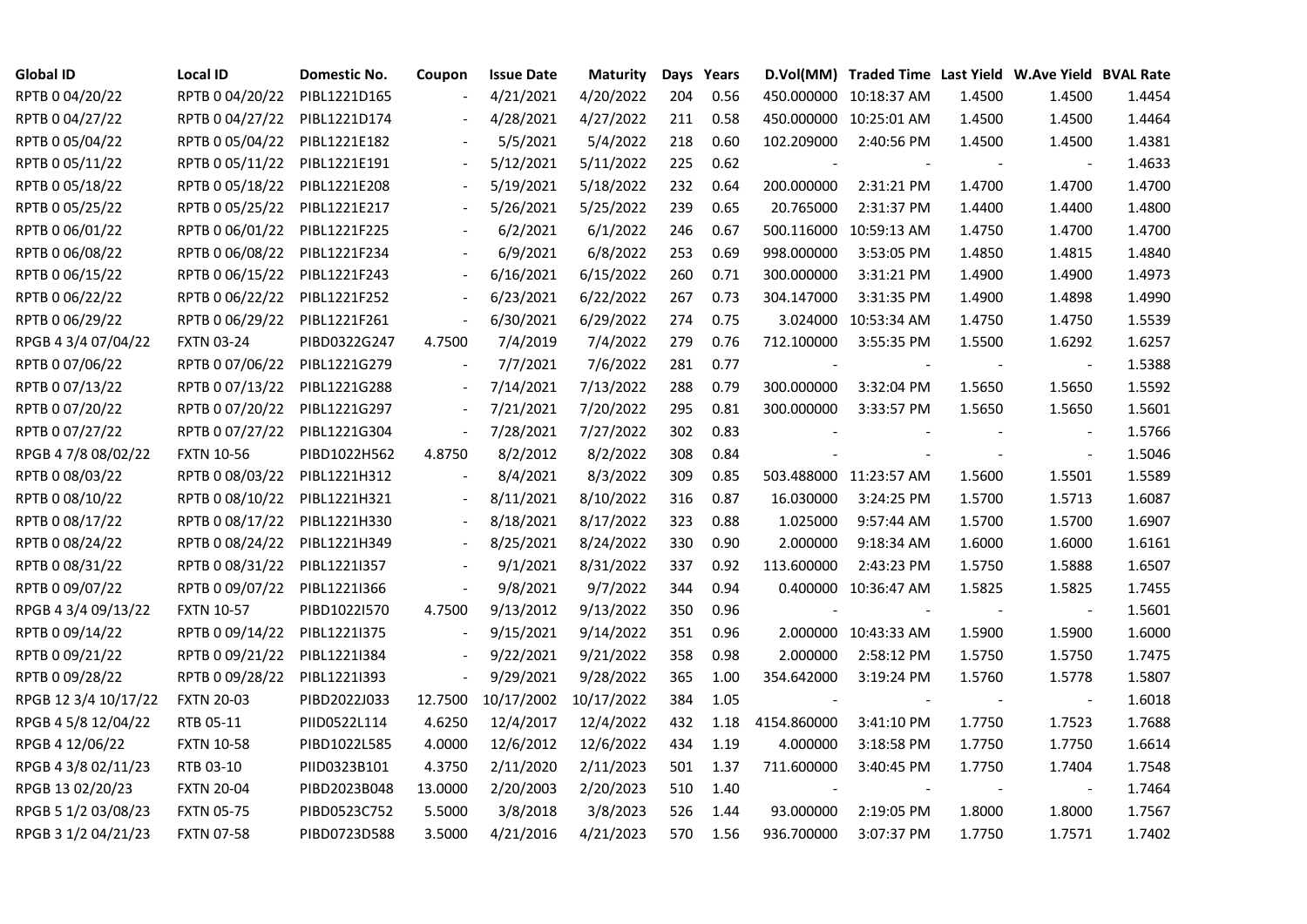| <b>Global ID</b>     | <b>Local ID</b>   | Domestic No. | Coupon  | <b>Issue Date</b> | <b>Maturity</b>  |     | Days Years |             | D.Vol(MM) Traded Time Last Yield W.Ave Yield BVAL Rate |        |                          |        |
|----------------------|-------------------|--------------|---------|-------------------|------------------|-----|------------|-------------|--------------------------------------------------------|--------|--------------------------|--------|
| RPGB 11 7/8 05/29/23 | <b>FXTN 20-05</b> | PIBD2023E054 | 11.8750 | 5/29/2003         | 5/29/2023        | 608 | 1.67       |             |                                                        |        |                          | 1.8588 |
| RPGB 3 1/4 08/15/23  | RTB 10-04         | PIID1023H046 | 3.2500  | 8/15/2013         | 8/15/2023        | 686 | 1.88       | 1157.100000 | 3:29:11 PM                                             | 2.1200 | 2.0238                   | 2.0316 |
| RPGB 2 3/8 09/10/23  | <b>FXTN 03-25</b> | PIBD0323I252 | 2.3750  | 9/10/2020         | 9/10/2023        | 712 | 1.95       | 250.000000  | 3:52:59 PM                                             | 2.0250 | 2.0250                   | 2.0279 |
| RPGB 11 3/8 10/23/23 | <b>FXTN 20-06</b> | PIBD2023J068 | 11.3750 | 10/23/2003        | 10/23/2023       | 755 | 2.07       |             |                                                        |        | $\overline{\phantom{a}}$ | 2.0233 |
| RPGB 2 3/8 03/09/24  | RTB 03-11         | PIID0324C115 | 2.3750  | 3/9/2021          | 3/9/2024         | 893 | 2.45       | 357.950000  | 3:51:16 PM                                             | 2.2300 | 2.2039                   | 2.2210 |
| RPGB 6 1/4 03/12/24  | RTB 05-12         | PIID0524C129 | 6.2500  | 3/12/2019         | 3/12/2024        | 896 | 2.45       | 3.205000    | 3:32:41 PM                                             | 2.4000 | 2.2003                   | 2.1213 |
| RPGB 4 1/2 04/20/24  | <b>FXTN 07-59</b> | PIBD0724D595 | 4.5000  | 4/20/2017         | 4/20/2024        | 935 | 2.56       |             |                                                        |        | $\blacksquare$           | 2.1990 |
| RPGB 12 3/8 06/03/24 | <b>FXTN 20-07</b> | PIBD2024F075 | 12.3750 | 6/3/2004          | 6/3/2024         | 979 | 2.68       |             |                                                        |        | $\sim$                   | 2.2422 |
| RPGB 12 7/8 08/05/24 | <b>FXTN 20-08</b> | PIBD2024H086 | 12.8750 | 8/5/2004          | 8/5/2024 1,042   |     | 2.85       |             |                                                        |        | $\overline{\phantom{a}}$ | 2.3038 |
| RPGB 4 1/8 08/20/24  | <b>FXTN 10-59</b> | PIBD1024H595 | 4.1250  | 8/20/2014         | 8/20/2024 1,057  |     | 2.89       |             | 0.358000 10:16:10 AM                                   | 2.4750 | 2.4750                   | 2.3268 |
| RPGB 4 1/4 10/17/24  | <b>FXTN 05-76</b> | PIBD0524J762 | 4.2500  | 10/17/2019        | 10/17/2024 1,115 |     | 3.05       |             |                                                        |        | $\blacksquare$           | 2.3906 |
| RPGB 13 3/4 11/11/24 | <b>FXTN 20-09</b> | PIBD2024K091 | 13.7500 | 11/11/2004        | 11/11/2024 1,140 |     | 3.12       |             |                                                        |        | $\blacksquare$           | 2.4002 |
| RPGB 5 3/4 04/12/25  | FXTN 07-61        | PIBD0725D618 | 5.7500  | 4/12/2018         | 4/12/2025 1,292  |     | 3.54       | 4.000000    | 2:24:03 PM                                             | 2.5000 | 2.5250                   | 2.5515 |
| RPGB 12 1/8 04/14/25 | <b>FXTN 20-10</b> | PIBD2025D103 | 12.1250 | 4/14/2005         | 4/14/2025 1,294  |     | 3.54       |             |                                                        |        | $\blacksquare$           | 2.5531 |
| RPGB 2 5/8 08/12/25  | RTB 05-13         | PIID0525H130 | 2.6250  | 8/12/2020         | 8/12/2025 1,414  |     | 3.87       | 1349.500000 | 3:20:19 PM                                             | 2.6500 | 2.6265                   | 2.6250 |
| RPGB 3 5/8 09/09/25  | <b>FXTN 10-60</b> | PIBD10251608 | 3.6250  | 9/9/2015          | 9/9/2025 1,442   |     | 3.95       | 25.000000   | 2:38:27 PM                                             | 2.5350 | 2.5751                   | 2.5102 |
| RPGB 12 1/8 10/20/25 | <b>FXTN 20-11</b> | PIBD2025J116 | 12.1250 | 10/20/2005        | 10/20/2025 1,483 |     | 4.06       |             |                                                        |        | $\overline{\phantom{a}}$ | 2.7417 |
| RPGB 18 1/4 11/29/25 | <b>FXTN 25-01</b> | PIBD2525K015 | 18.2500 | 11/29/2000        | 11/29/2025 1,523 |     | 4.17       |             |                                                        |        | $\blacksquare$           | 2.7830 |
| RPGB 10 1/4 01/19/26 | <b>FXTN 20-12</b> | PIBD2026A122 | 10.2500 | 1/19/2006         | 1/19/2026 1,574  |     | 4.31       |             |                                                        |        | $\blacksquare$           | 2.8356 |
| RPGB 6 1/4 02/14/26  | <b>FXTN 07-62</b> | PIBD0726B627 | 6.2500  | 2/14/2019         | 2/14/2026 1,600  |     | 4.38       | 5.000000    | 3:00:19 PM                                             | 2.7100 | 2.7100                   | 2.7209 |
| RPGB 3 3/8 04/08/26  | <b>FXTN 05-77</b> | PIBD0526D772 | 3.3750  | 4/8/2021          | 4/8/2026 1,653   |     | 4.53       | 1346.123000 | 3:11:37 PM                                             | 2.9850 | 2.9303                   | 2.9347 |
| RPGB 3 1/2 09/20/26  | RTB 10-05         | PIID1026I057 | 3.5000  | 9/20/2016         | 9/20/2026 1,818  |     | 4.98       |             | 10.000000 11:54:57 AM                                  | 3.1250 | 3.1250                   | 3.1331 |
| RPGB 6 1/4 10/20/26  | RTB 15-01         | PIID1526J019 | 6.2500  | 10/20/2011        | 10/20/2026 1,848 |     | 5.06       |             |                                                        |        |                          | 3.1180 |
| RPGB 8 12/07/26      | <b>FXTN 20-13</b> | PIBD2026L139 | 8.0000  | 12/7/2006         | 12/7/2026 1,896  |     | 5.19       |             |                                                        |        | $\sim$                   | 3.1663 |
| RPGB 5 3/8 03/01/27  | RTB 15-02         | PIID1527C023 | 5.3750  | 3/1/2012          | 3/1/2027 1,980   |     | 5.42       |             |                                                        |        | $\overline{\phantom{a}}$ | 3.2509 |
| RPGB 4 3/4 05/04/27  | <b>FXTN 10-61</b> | PIBD1027E617 | 4.7500  | 5/4/2017          | 5/4/2027 2,044   |     | 5.60       | 51.700000   | 2:58:01 PM                                             | 3.2000 | 3.2484                   | 3.2286 |
| RPGB 8 5/8 09/06/27  | <b>FXTN 20-14</b> | PIBD2027I140 | 8.6250  | 9/6/2007          | 9/6/2027 2,169   |     | 5.94       |             |                                                        |        | $\blacksquare$           | 3.4412 |
| RPGB 6 1/4 03/22/28  | <b>FXTN 10-63</b> | PIBD1028C635 | 6.2500  | 3/22/2018         | 3/22/2028 2,367  |     | 6.48       |             |                                                        |        | $\blacksquare$           | 3.6346 |
| RPGB 3 5/8 04/22/28  | <b>FXTN 07-64</b> | PIBD0728D649 | 3.6250  | 4/22/2021         | 4/22/2028 2,398  |     | 6.57       | 65.700000   | 3:36:51 PM                                             | 3.8500 | 3.8990                   | 3.8764 |
| RPGB 3 3/4 08/12/28  | <b>FXTN 07-65</b> | PIBD0728H654 | 3.7500  | 8/12/2021         | 8/12/2028 2,510  |     | 6.87       | 1351.000000 | 2:42:23 PM                                             | 3.9500 | 3.9873                   | 3.9466 |
| RPGB 9 1/2 12/04/28  | <b>FXTN 20-15</b> | PIBD2028L151 | 9.5000  | 12/4/2008         | 12/4/2028 2,624  |     | 7.18       |             |                                                        |        | $\overline{\phantom{a}}$ | 3.8314 |
| RPGB 67/8 01/10/29   | <b>FXTN 10-64</b> | PIBD1029A644 | 6.8750  | 1/10/2019         | 1/10/2029 2,661  |     | 7.29       |             | 5.000000 11:20:58 AM                                   | 3.8750 | 3.8750                   | 3.7420 |
| RPGB 8 3/4 05/27/30  | <b>FXTN 20-16</b> | PIBD2030E166 | 8.7500  | 5/27/2010         | 5/27/2030 3,163  |     | 8.66       |             |                                                        |        | $\blacksquare$           | 4.1987 |
| RPGB 2 7/8 07/09/30  | <b>FXTN 10-65</b> | PIBD1030G655 | 2.8750  | 7/9/2020          | 7/9/2030 3,206   |     | 8.78       |             | 1.500000 10:34:58 AM                                   | 4.2300 | 4.2300                   | 3.8698 |